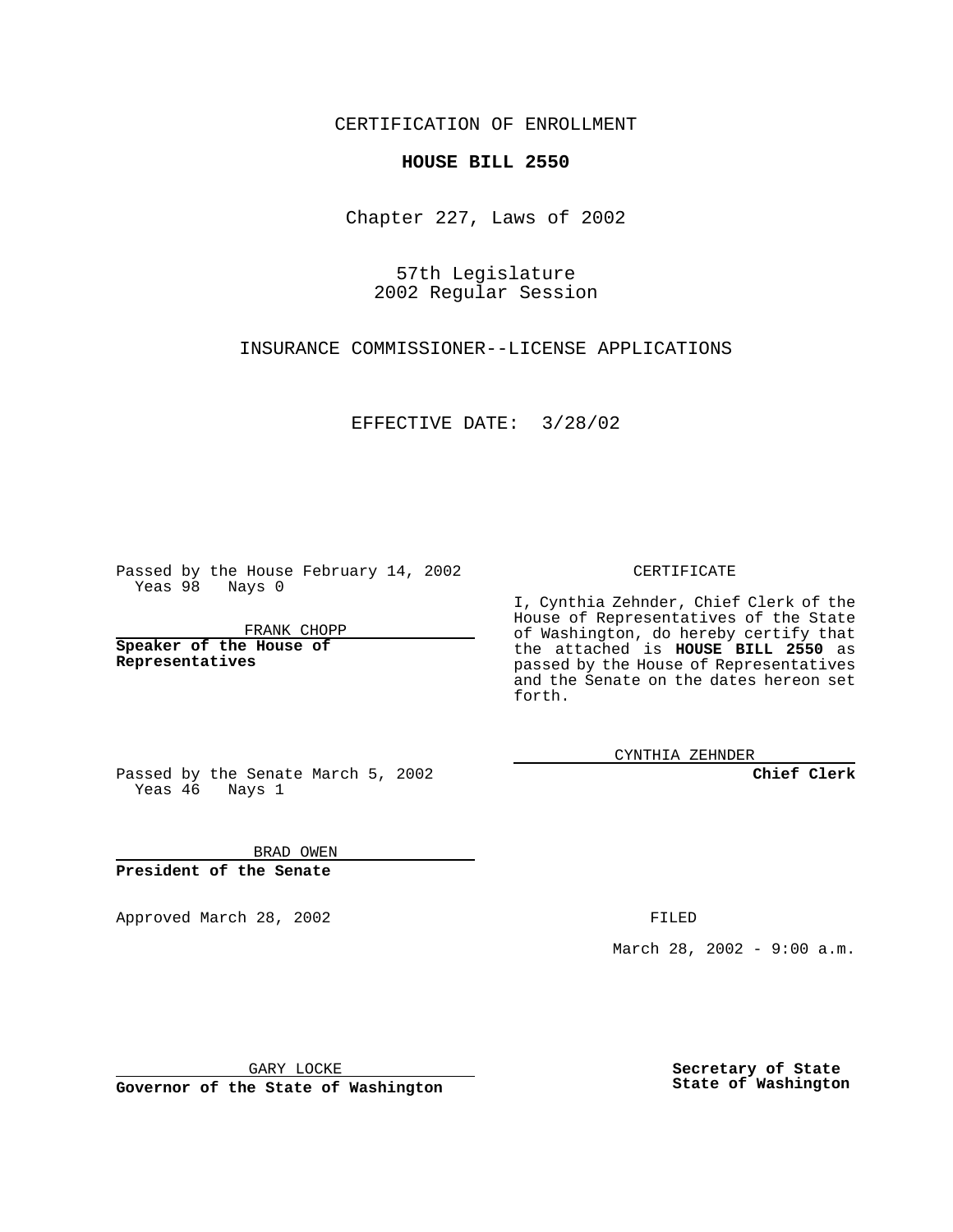## **HOUSE BILL 2550** \_\_\_\_\_\_\_\_\_\_\_\_\_\_\_\_\_\_\_\_\_\_\_\_\_\_\_\_\_\_\_\_\_\_\_\_\_\_\_\_\_\_\_\_\_\_\_

\_\_\_\_\_\_\_\_\_\_\_\_\_\_\_\_\_\_\_\_\_\_\_\_\_\_\_\_\_\_\_\_\_\_\_\_\_\_\_\_\_\_\_\_\_\_\_

Passed Legislature - 2002 Regular Session

**State of Washington 57th Legislature 2002 Regular Session**

**By** Representatives McIntire, Benson, Santos and Kenney; by request of Insurance Commissioner

Read first time 01/21/2002. Referred to Committee on Financial Institutions & Insurance.

 AN ACT Relating to the process of applying for a license or solicitation permit from the insurance commissioner; amending RCW 48.06.040, 48.17.090, 48.15.070, 48.56.030, and 48.102.015; and declaring an emergency.

5 BE IT ENACTED BY THE LEGISLATURE OF THE STATE OF WASHINGTON:

6 **Sec. 1.** RCW 48.06.040 and 1967 c 150 s 6 are each amended to read 7 as follows:

8 To apply for a solicitation permit the person shall:

9 (1) File with the commissioner a request ((therefor)) showing( $(\tau)$ ):

10 (a) Name, type, and purpose of insurer, corporation, or syndicate 11 proposed to be formed;

12 (b) Names, addresses, fingerprints for submission to the Washington 13 state patrol, the federal bureau of investigation, and any governmental 14 agency or entity authorized to receive this information for a state and 15 national criminal history background check, and business records of 16 each person associated or to be associated in the formation of the 17 proposed insurer, corporation, or syndicate;

18 (c) Full disclosure of the terms of all understandings and 19 agreements existing or proposed among persons so associated relative to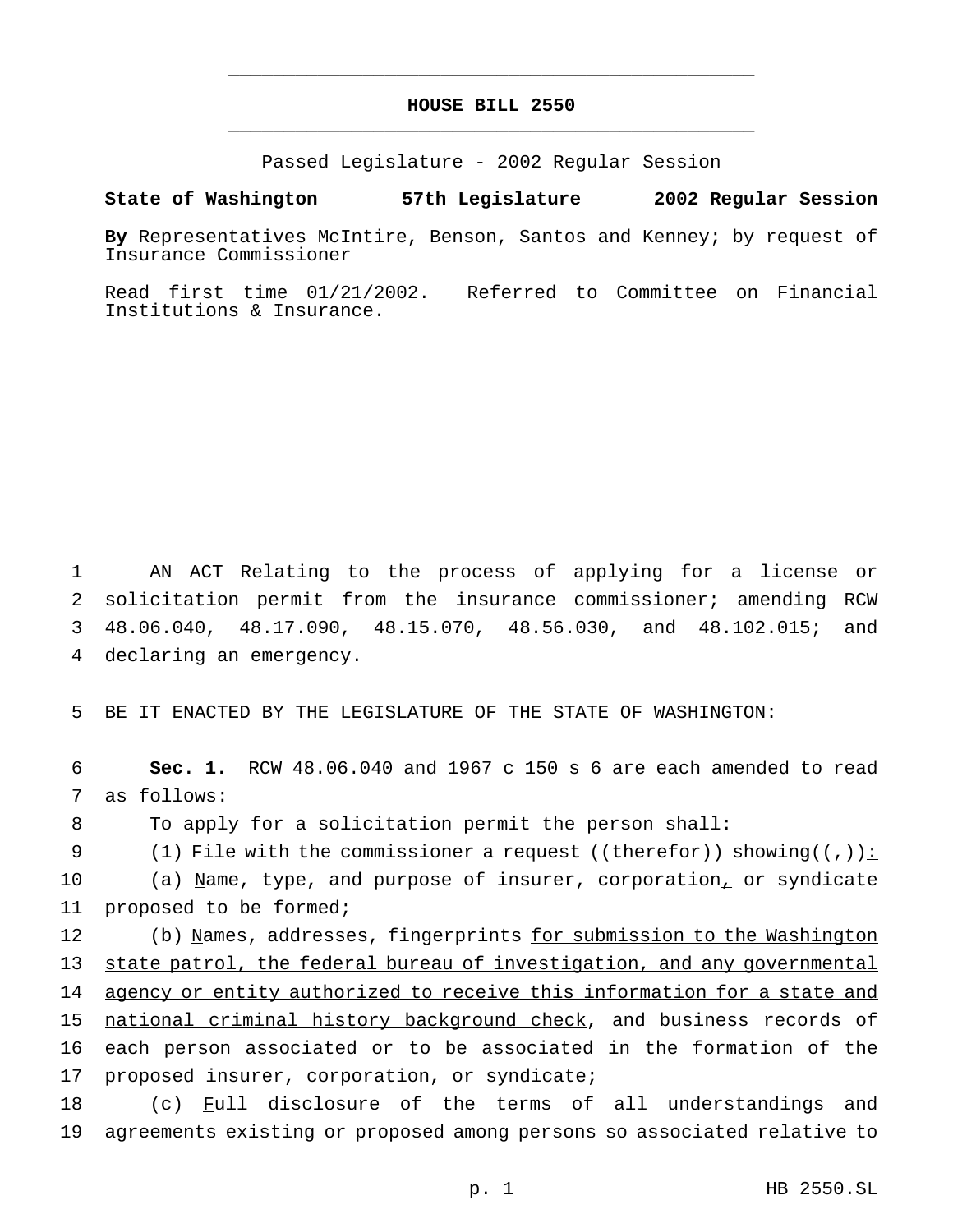1 the proposed insurer, corporation, or syndicate, or the formation 2 thereof;

3 (d) The plan according to which solicitations are to be made; and 4 (e) ((such)) Additional information as the commissioner may 5 reasonably require.

6 (2) File with the commissioner( $(\frac{\tau}{l})$ ):

 (a) Original and copies in triplicate of proposed articles of incorporation, or syndicate agreement; or, if the proposed insurer is a reciprocal, original and duplicate of the proposed subscribers' 10 agreement and attorney in fact agreement;

11 (b) Original and duplicate copy of any proposed bylaws;

12 (c) Copy of any security proposed to be issued and copy of 13 application or subscription agreement ((therefor)) for that security; 14 (d) Copy of any insurance contract proposed to be offered and copy 15 of application ((therefor)) for that contract;

16 (e) Copy of any prospectus, advertising, or literature proposed to 17 be used; and

18 (f) Copy of proposed form of any escrow agreement required.

 (3) Deposit with the commissioner the fees required by law to be 20 paid for the application including fees associated with the state and 21 national criminal history background check, for filing of the articles of incorporation of an insurer, for filing the subscribers' agreement and attorney in fact agreement if the proposed insurer is a reciprocal, for the solicitation permit, if granted, and for filing articles of incorporation with the secretary of state.

26 **Sec. 2.** RCW 48.17.090 and 2001 c 56 s 1 are each amended to read 27 as follows:

28 (1) Application for ((any such)) a license to be an agent, broker, 29 solicitor, or adjuster shall be made to the commissioner upon forms 30 ((as prescribed and)) furnished by the commissioner. As a part of or 31 in connection with any such application, the applicant shall furnish 32 information concerning his or her identity, including fingerprints for 33 submission to the Washington state patrol, the federal bureau of 34 investigation, and any governmental agency or entity authorized to 35 receive this information for a state and national criminal history 36 background check, personal history, experience, business record, 37 purposes, and other pertinent facts, as the commissioner may reasonably 38 require.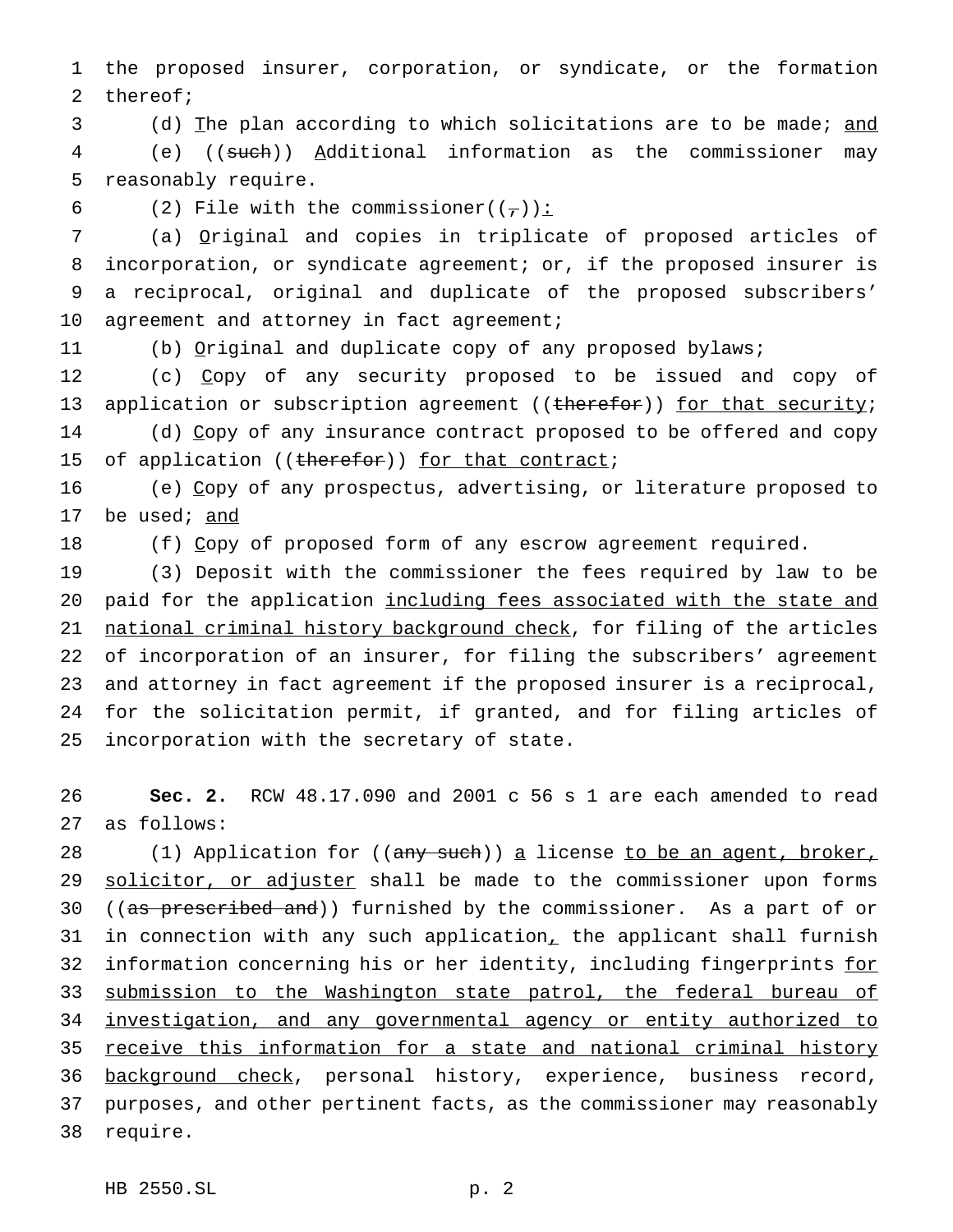(2) Persons resident in the United States but not in Washington may apply for such a license on a form prepared by the national association of insurance commissioners or others, if those forms are approved by the commissioner by rule. An applicant shall also furnish any other information required to be submitted but not provided for in that form. (3) Any person willfully misrepresenting any fact required to be disclosed in any such application shall be liable to penalties as provided by this code.

 (4) If in the process of verifying fingerprints under subsection 10 (1) of this section, business records, or other information the commissioner's office incurs fees or charges from another governmental agency or from a business firm, the amount of such fees or charges 13 shall be paid to the commissioner's office by the applicant ((and shall 14 be considered the recovery of a previous expenditure)).

 **Sec. 3.** RCW 48.15.070 and 1994 c 131 s 3 are each amended to read as follows:

 Any individual while a resident of this state, or any firm or any corporation that has in its employ a qualified individual who is a resident of this state and who is authorized to exercise the powers of the firm or corporation, deemed by the commissioner to be competent and trustworthy, and while maintaining an office at a designated location in this state, may be licensed as a surplus line broker in accordance with this section.

 (1) Application to the commissioner for the license shall be made 25 on forms furnished by the commissioner. As part of, or in connection 26 with, this application, the applicant shall furnish information 27 concerning his or her identity, including fingerprints for submission to the Washington state patrol, the federal bureau of investigation, 29 and any governmental agency or entity authorized to receive this 30 information for a state and national criminal history background check; 31 personal history; experience; business records; purposes; and other pertinent information, as the commissioner may reasonably require.

 (2) The license shall expire if not timely renewed. Surplus line brokers licenses shall be valid for the time period established by the 35 ((commission)) commissioner unless suspended or revoked at an earlier date.

 (3) Prior to issuance of license the applicant shall file with the commissioner a bond in favor of the state of Washington in the penal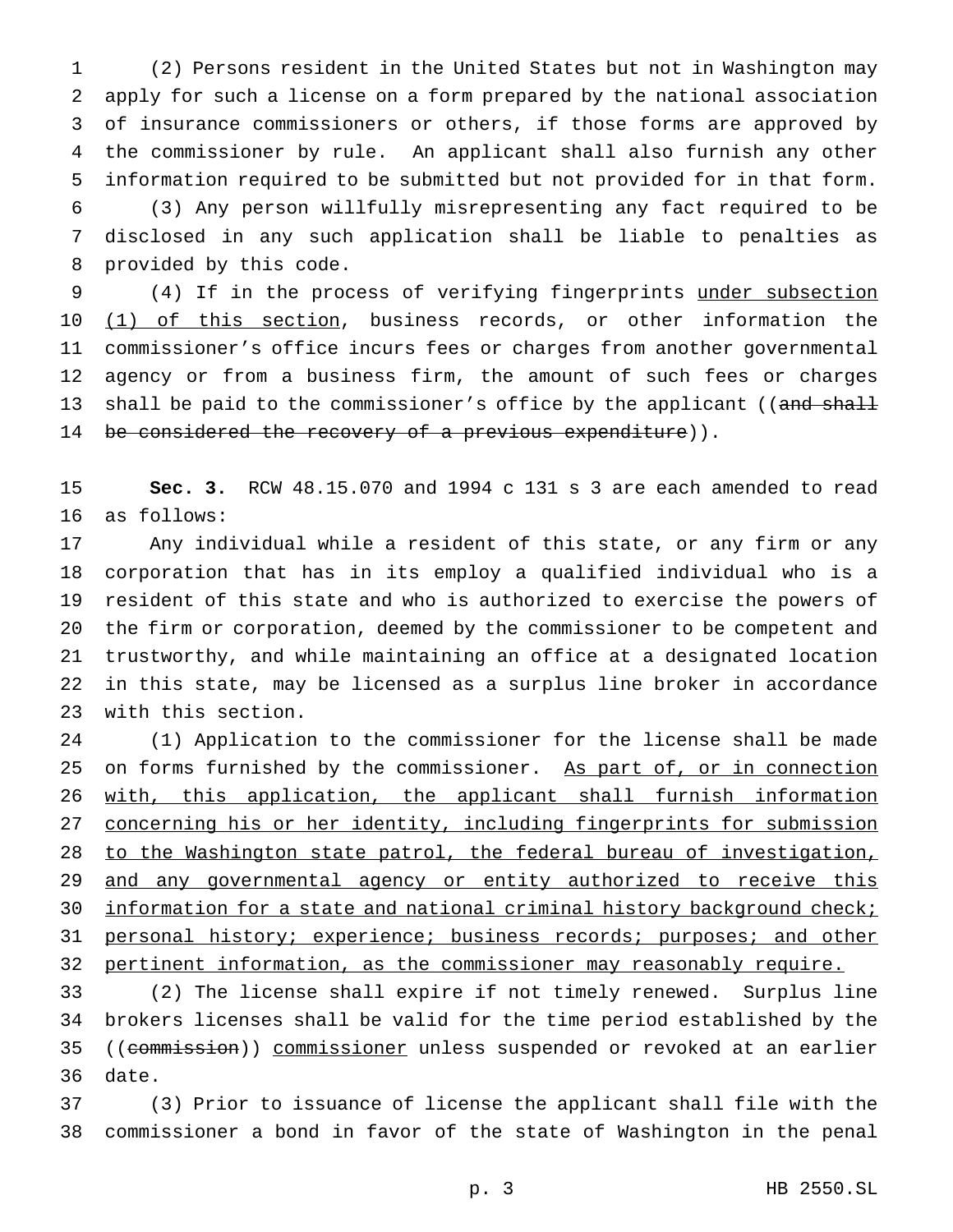sum of twenty thousand dollars, with authorized corporate sureties 2 approved by the commissioner, conditioned that he or she will conduct business under the license in accordance with the provisions of this 4 chapter and that he or she will promptly remit the taxes provided by RCW 48.15.120. The licensee shall maintain such bond in force for as long as the license remains in effect.

 (4) Every applicant for a surplus line broker's license or for the renewal of a surplus line broker's license shall file with the application or request for renewal a bond in favor of the people of the state of Washington, executed by an authorized corporate surety approved by the commissioner, in the amount of one hundred thousand dollars and shall be the bonding requirement for new licensees. The licensee shall maintain such bond in force while so licensed. The bond may be continuous in form, and total aggregate liability on the bond may be limited to the amount stated in the bond. The bond shall be contingent on the accounting by the surplus line broker to any person requesting such broker to obtain insurance, for moneys or premiums collected in connection therewith. A bond issued in accordance with RCW 48.17.250 or with this subsection will satisfy the requirements of both RCW 48.17.250 and this subsection if the limit of liability is not less than the greater of the requirement of RCW 48.17.250 or the requirement of this subsection.

 (5) Any bond issued pursuant to subsection (3) or (4) of this section shall remain in force until the surety is released from liability by the commissioner, or until the bond is canceled by the surety. Without prejudice to any liability accrued prior to such cancellation, the surety may cancel the bond upon thirty days' advance notice in writing filed with the commissioner.

29 (6) If in the process of verifying fingerprints under subsection (1) of this section, business records, or other information the commissioner's office incurs fees or charges from another governmental 32 agency or from a business firm, the amount of the fees or charges shall 33 be paid to the commissioner's office by the applicant.

 (7) For the purposes of this section, a "qualified individual" is a natural person who has met all the requirements that must be met by an individual surplus line broker.

 **Sec. 4.** RCW 48.56.030 and 1969 ex.s. c 190 s 3 are each amended to read as follows: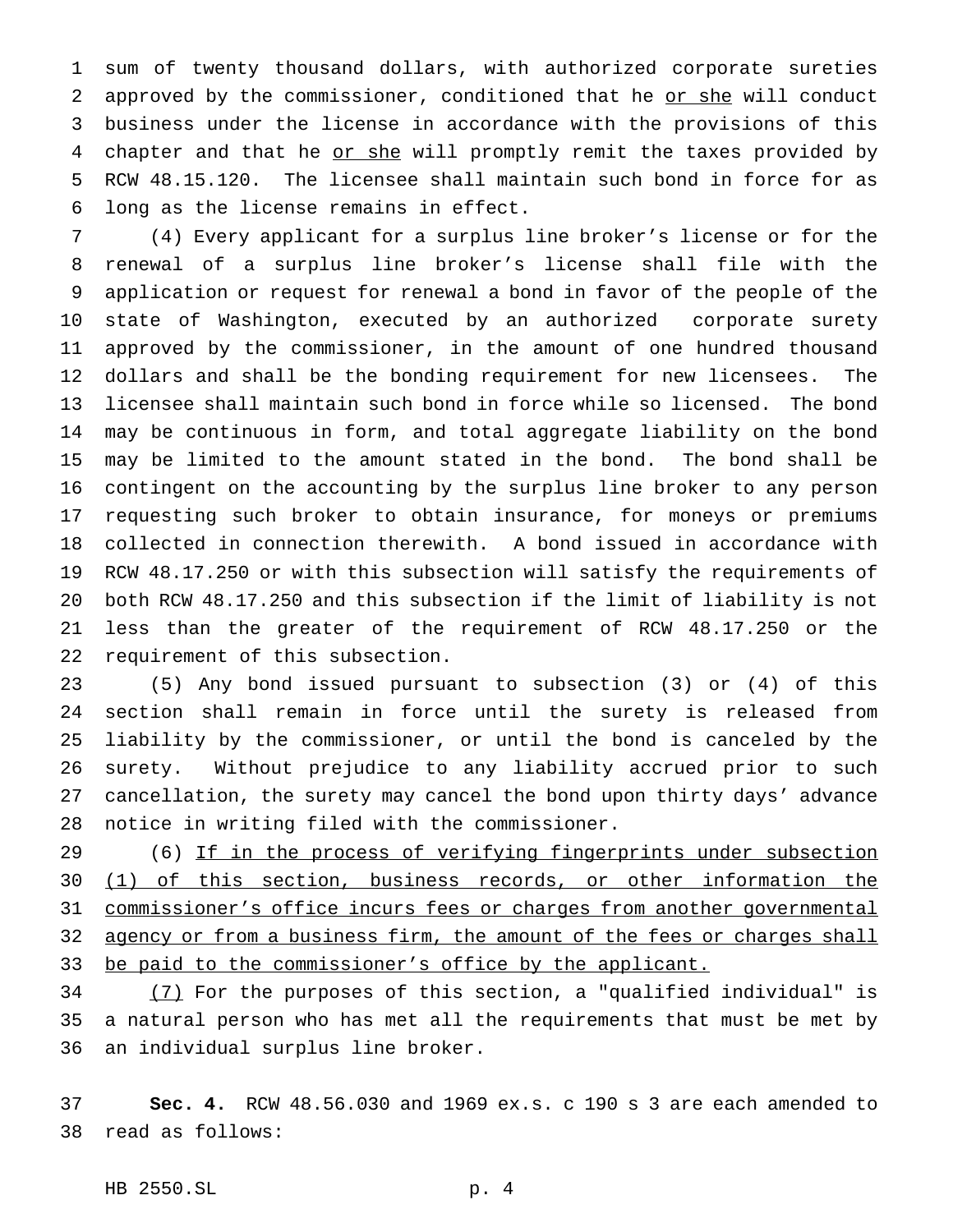(1) No person shall engage in the business of financing insurance premiums in the state without first having obtained a license as a premium finance company from the commissioner. Any person who shall engage in the business of financing insurance premiums in the state without obtaining a license as provided hereunder shall, upon conviction, be guilty of a misdemeanor and shall be subject to the penalties provided in this chapter.

8 (2)(a) Application to the commissioner for the license shall be 9 made on forms furnished by the commissioner. As part of, or in 10 connection with, this application, the applicant and, at the 11 commissioner's discretion, any or all stockholders, directors, 12 partners, officers, and employees of the business shall furnish 13 information concerning his or her identity, including fingerprints for 14 submission to the Washington state patrol, the federal bureau of 15 investigation, and any governmental agency or entity authorized to 16 receive this information for a state and national criminal history 17 background check; personal history; experience; business records; 18 purposes; and other pertinent information, as the commissioner may 19 reasonably require.

 (b) The annual license fee shall be one hundred dollars. Licenses may be renewed from year to year as of the first day of May of each year upon payment of the fee of one hundred dollars. The fee for  $((said))$  the license shall be paid to the insurance commissioner.

24 (3) The person to whom the license or the renewal ((thereof)) may 25 be issued shall file sworn answers, subject to the penalties of 26 perjury, to such interrogatories as the commissioner may require. The 27 commissioner shall have authority, at any time, to require the 28 applicant ( $(f_{\text{t}})$ ) to disclose fully the identity of all stockholders, 29 directors, partners, officers, and employees and ((he)) may, in his or 30 her discretion, refuse to issue or renew a license in the name of any 31 firm, partnership, or corporation if he ((is not satisfied)) or she 32 finds that any officer, employee, stockholder, or partner ((thereof)) 33 who may materially influence the applicant's conduct ((meets)) does not 34 meet the standards of this chapter.

35 (4) This section shall not apply to any savings and loan 36 association, bank, trust company, ((small loan company,)) consumer loan 37 company, industrial loan company or credit union authorized to do 38 business in this state but RCW 48.56.080 through 48.56.130 and any 39 rules ((promulgated)) adopted by the commissioner pertaining to such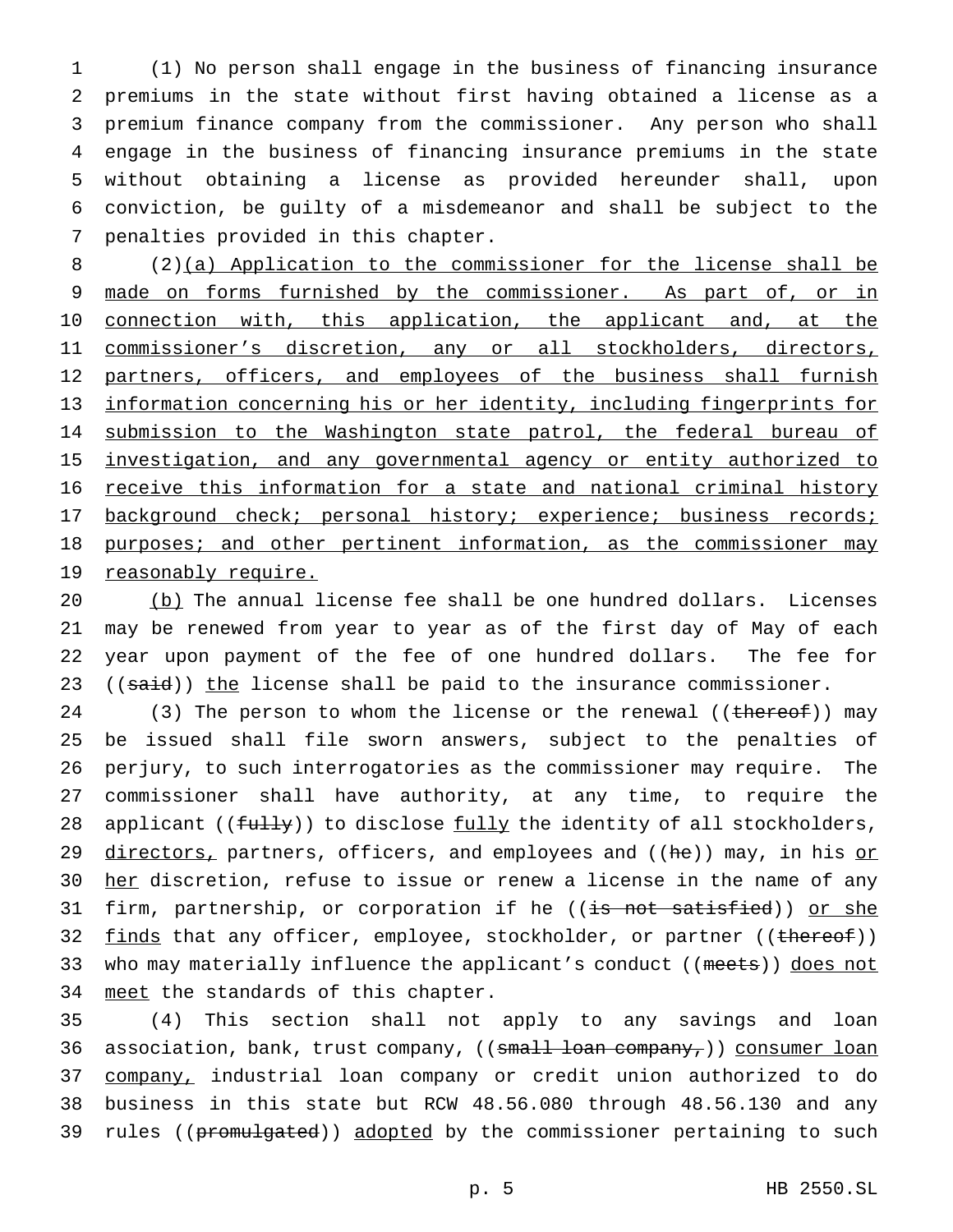sections shall be applicable to such organizations, if otherwise eligible, under all premium finance transactions wherein an insurance policy, other than a life or disability insurance policy, or any rights thereunder is made the security or collateral for the repayment of the debt, however, neither this section nor the provisions of this chapter shall be applicable to the inclusion of insurance in a retail installment transaction or to insurance purchased in connection with a 8 real estate transaction, mortgage, deed of trust, or other security instrument or an insurance company authorized to do business in this state unless the insurance company elects to become a licensee.

 (5) If in the process of verifying fingerprints under subsection 12 (2) of this section, business records, or other information the commissioner's office incurs fees or charges from another governmental 14 agency or from a business firm, the amount of the fees or charges shall 15 be paid to the commissioner's office by the applicant.

 **Sec. 5.** RCW 48.102.015 and 1995 c 161 s 3 are each amended to read as follows:

18 (1) The commissioner may suspend, revoke, or refuse to issue or renew the license of any viatical settlement broker or viatical settlement provider if the commissioner finds that:

 (a) There was any misrepresentation, intentional or otherwise, in the application for the license or for renewal of a license;

 (b) The applicant for, or holder of any such license, is or has been subject to a final administrative action for being, or is otherwise shown to be, untrustworthy or incompetent to act as either a viatical settlement broker or a viatical settlement provider;

 (c) The applicant for, or holder of any such license, demonstrates 28 a pattern of unreasonable payments to viators;

 (d) The applicant for, or holder of any such license, has been convicted of a felony or of any criminal misdemeanor of which criminal fraud is an element; or

 (e) The applicant for, or holder of any such license, has violated any provision of this title.

34 (2) The commissioner may ((from time to time)) require an applicant 35 or the holder of any license issued under this chapter to supply current information on the identity or capacity of stockholders, partners, officers, and employees, including but not limited to the following: Fingerprints, personal history, business experience,